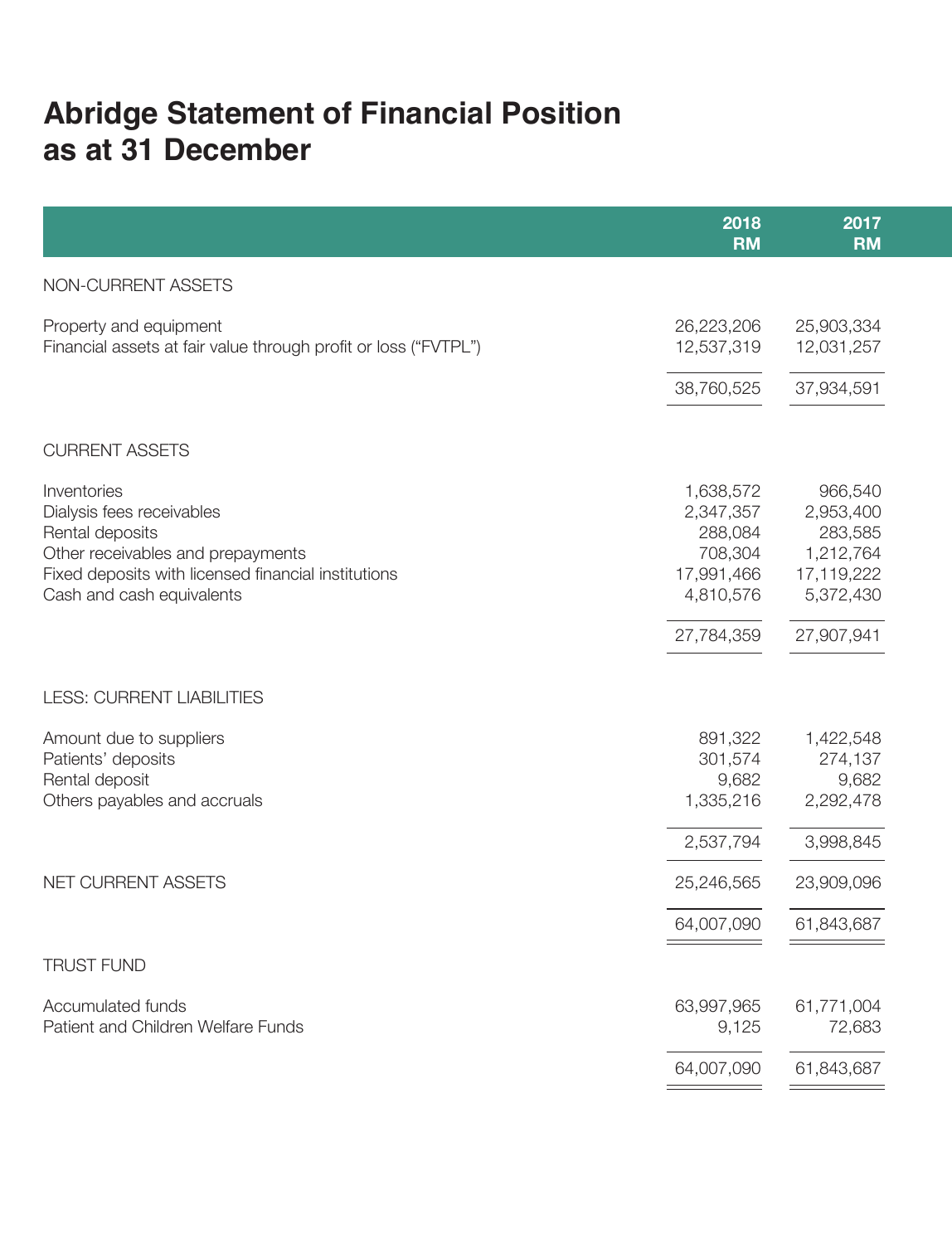## **Abridge Income and Expenditure Statement for the Financial Year**

|                                                                                                                                         | 2018<br><b>RM</b>                          | 2017<br><b>RM</b>                          |
|-----------------------------------------------------------------------------------------------------------------------------------------|--------------------------------------------|--------------------------------------------|
| <b>INCOME</b>                                                                                                                           |                                            |                                            |
| Dialysis fees<br>Direct expenses                                                                                                        | 18,272,104<br>(8,468,841)                  | 18,207,148<br>(8,920,362)                  |
|                                                                                                                                         | 9,803,263                                  | 9,286,786                                  |
| Donations<br>Income from charity events<br>Other income                                                                                 | 2,678,104<br>1,774,792<br>4,855,676        | 3,664,991<br>1,735,671<br>2,591,817        |
|                                                                                                                                         | 19,111,835                                 | 17,279,265                                 |
| <b>LESS: EXPENDITURE</b>                                                                                                                |                                            |                                            |
| Staff costs<br>- Salaries, bonus and other staff related expenses<br>- Defined contribution retirement plans<br>Property and equipment: | 6,310,261<br>865,607                       | 5,997,664<br>781,643                       |
| - Depreciation<br>- Written off<br>Rental<br>Water and electricity                                                                      | 3,045,732<br>172,051<br>838,542<br>848,306 | 2,085,052<br>113,405<br>795,200<br>929,017 |
| License<br>Maintenance expenditure<br>Fundraising project expenditure                                                                   | 37,879<br>655,346<br>47,458                | 45,869<br>667,770<br>56,244                |
| Disposal of clinical waste<br>Insurance<br>Provision for doubtful debts<br>Telephone and fax                                            | 234,834<br>88,107<br>13,804<br>53,737      | 322,012<br>42,652<br>151,100<br>76,380     |
| Transportation charges<br>Sponsorship<br>Specialist fees                                                                                | 88,723<br>217,412<br>755,145               | 90,454<br>223,149<br>466,491               |
| Allowance for diminution in value<br>Other charges                                                                                      | 1,897,110<br>514,820                       | 308,502<br>697,262                         |
|                                                                                                                                         | 16,684,874                                 | 13,849,866                                 |
| SURPLUS FOR THE FINANCIAL YEAR                                                                                                          | 2,426,961                                  | 3,429,399                                  |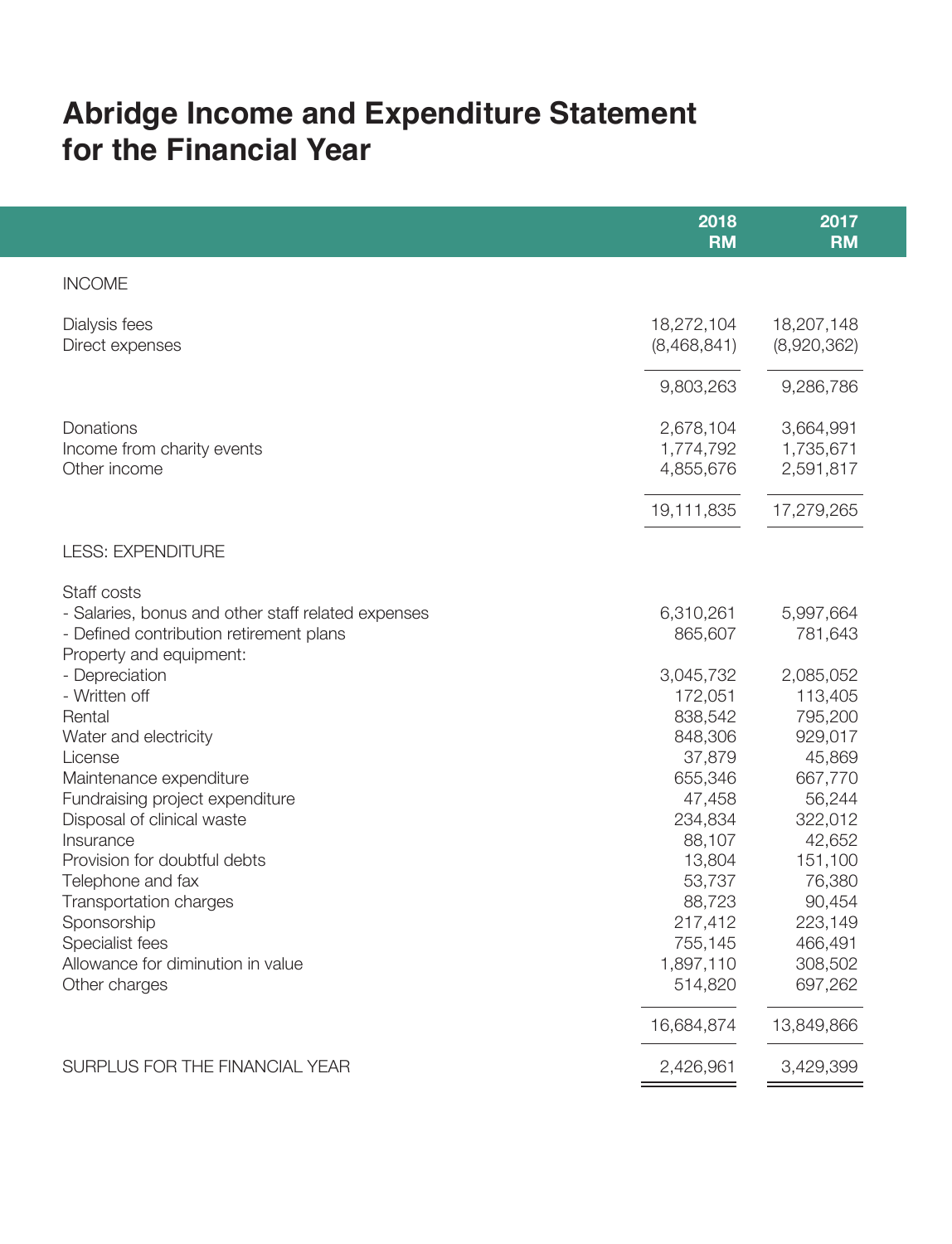# **Financials**

#### **Income (Dialysis)**

#### **Income 2018**



**RM27,339,067**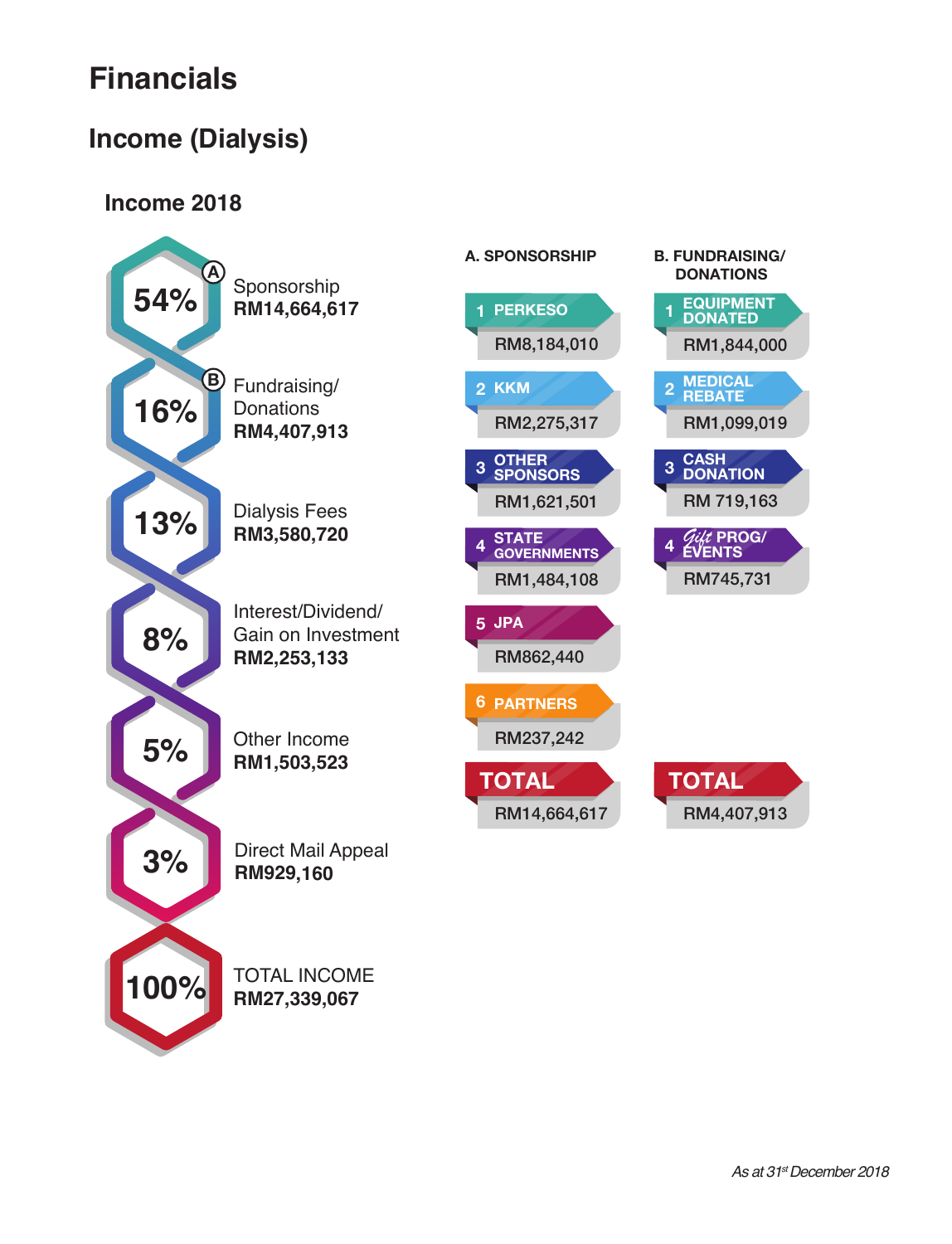### **Expenditure (Dialysis)**



*As at 31st December 2018*